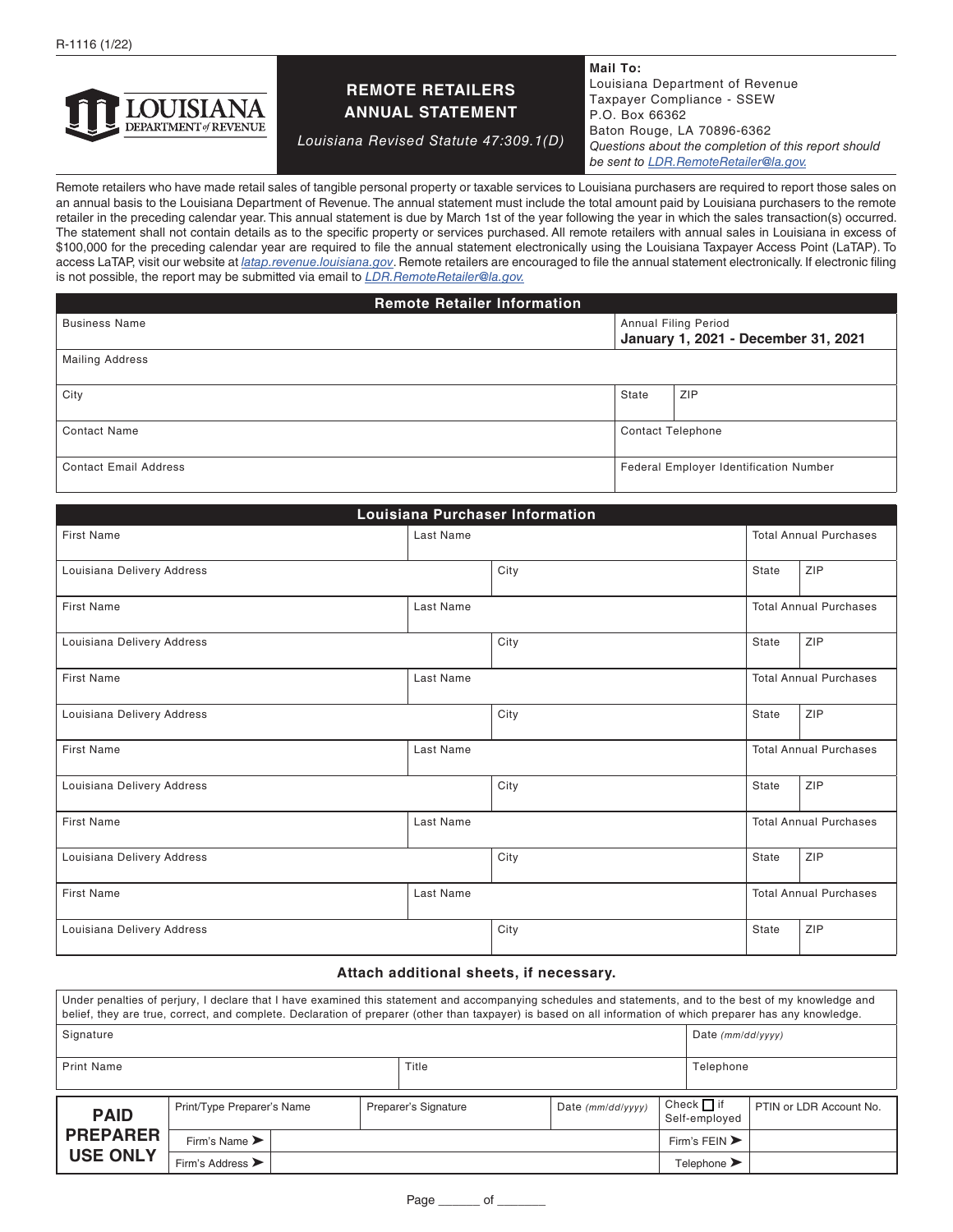

# **REMOTE RETAILERS ANNUAL STATEMENT INSTRUCTIONS**

*Louisiana Revised Statute 47:309.1(D)*

**Mail To:** Louisiana Department of Revenue Taxpayer Compliance - SSEW P.O. Box 66362 Baton Rouge, LA 70896-6362 *Questions about the completion of this report should be sent to [LDR.RemoteRetailer@la.gov.](mailto:LDR.RemoteRetailer%40la.gov?subject=)*

### **Remote Retailers Annual Statement**

Louisiana Revised Statute 47:309.1(D) requires remote retailers who have made retail sales of tangible personal property that is delivered to Louisiana or made sales of taxable services where the beneficial use of the service occurs in Louisiana to report those sales on which no Louisiana sales and use tax was collected or paid on an annual basis to the Louisiana Department of Revenue (LDR). The annual statement is due by March 1st of the year following the year in which the sales transaction(s) occurred.

The information required on the Annual Statement is the name of each individual Louisiana purchaser, their Louisiana delivery address including zip code and the total amount purchased by the Louisiana purchaser from the retailer for the preceding calendar year.

Remote retailers with annual sales in Louisiana in excess of \$100,000 for the preceding calendar year are required to file the annual statement electronically using the Louisiana Taxpayer Access Point (LaTAP). All remote retailers are encouraged to file the annual statement electronically using the Louisiana Taxpayer Access Point (LaTAP). To file the statement through LaTAP, go to *[www.latap.](https://latap.revenue.louisiana.gov/_/ ) [revenue.louisiana.gov](https://latap.revenue.louisiana.gov/_/ )*, and click the "Business" tab. Please provide the required information in the format requested. If electronic filing is not possible, the report may be submitted via email to *[LDR.RemoteRetailer@la.gov](mailto:LDR.RemoteRetailer%40la.gov?subject=)*. Remote sellers voluntarily collecting and remitting on sales delivered into Louisiana, are relieved from the reporting requirements of LA R.S. 47:309.1 beginning on the date of collection. However, the portion of the calendar year preceding the date of collection remains subject to the reporting requirements discussed above.

### **Definition of a Remote Retailer**

A remote retailer is a retailer who purposefully avails itself of the economic market in Louisiana or who has any other minimum contact with the state and who meets all of the following criteria:

- Not required by applicable law, ordinance, or regulation to register as a dealer in Louisiana, and thus is not otherwise required to collect Louisiana sales and use taxes.
- Makes retail sales of tangible personal property or taxable services where the property is delivered into Louisiana or the beneficial use of the service occurs in Louisiana, and the cumulative annual gross receipts for the retailer and its affiliates from those sales exceeds fifty thousand dollars (\$50,000) per calendar year.
- Does not collect and remit Louisiana sales and use tax with respect to their retail sales in this state, including the tax imposed under LA R.S. 47:302(K).

### **Notification at Time of Purchase**

Louisiana Revised Statute 47:309.1(C) requires a notification to the Louisiana purchaser of possible use tax liability at the time of sale. This notification should also include a statement that the use tax liability can be paid annually on Form IT540 or IT540B, *Louisiana Individual Income Tax Return* or Form R-1035, *Consumer Use Tax Return.* These forms can be found on the LDR website at *[www.revenue.](http://www.revenue.louisiana.gov/forms) [louisiana.gov/forms](http://www.revenue.louisiana.gov/forms)*.

### **Annual Notification to Purchaser**

Remote retailers are required to send each Louisiana purchaser who has purchased property or services from the retailer in the immediately preceding calendar year an annual notice of purchases made in the preceding calendar year. The notification to Louisiana purchasers must be done by January 31st of the year following the year in which the transaction(s) occurred. The annual notice should include:

- 1. A listing of the dates and amounts of purchases, if available;
- 2. The total amount paid by the purchaser;
- 3. Whether the property or service is exempt from Louisiana sales and use taxes, if known by the retailer;
- 4. The name of the retailer;
- 5. All returned merchandise or refunds must be netted out of the total amount paid for purchases to ensure the purchaser does not pay use tax on returns or refunds; and
- 6. A statement that Louisiana use tax may be due on the purchases made from the retailer and that Louisiana law requires the payment of an individual's use tax liability on Form IT540, IT540B, or R-1035.